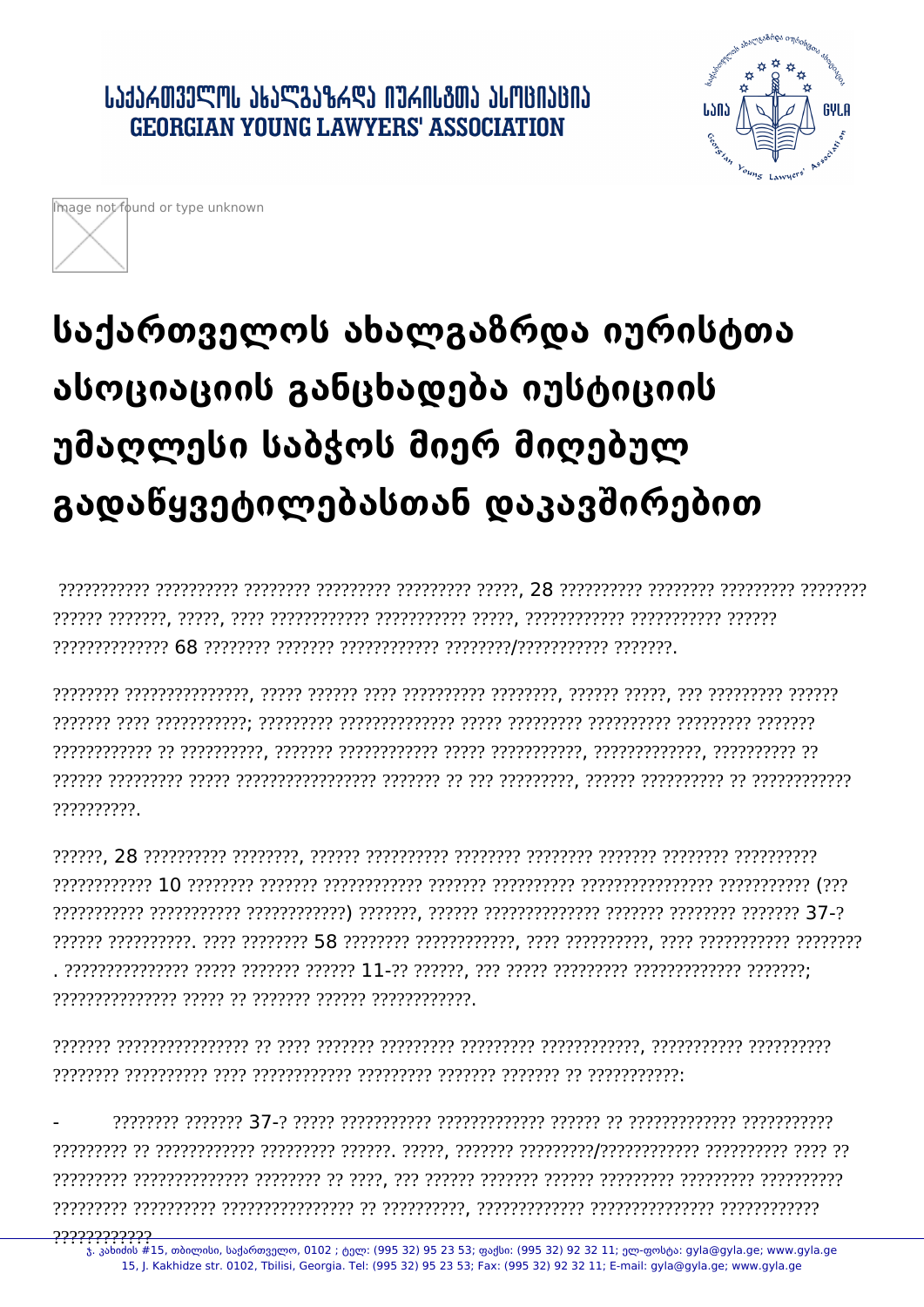## JJJJAM339ML JKJSJKARJ NJANJAMJ JLMBNJBNJ **GEORGIAN YOUNG LAWYERS' ASSOCIATION**



???????? ?????????.

and the construction of the construction and the construction of the construction construction of the construc reserving and the construction concerning reserve to the concerning the concerning reserved to the concerning 

ויוריוויויני ויוריוויוין ויוריוויוויון ויוריוויון ויוריוויון - ויוריוויוויוויוויון ויוריווי ויו. ויוריוויוויווי accedere popperare proporcioner pe proporcionere pre proporcioner proporcione proporcione proporcione recoccección en cococcective coccección cocococective cococcective cococcective coccective or cococción ????????????